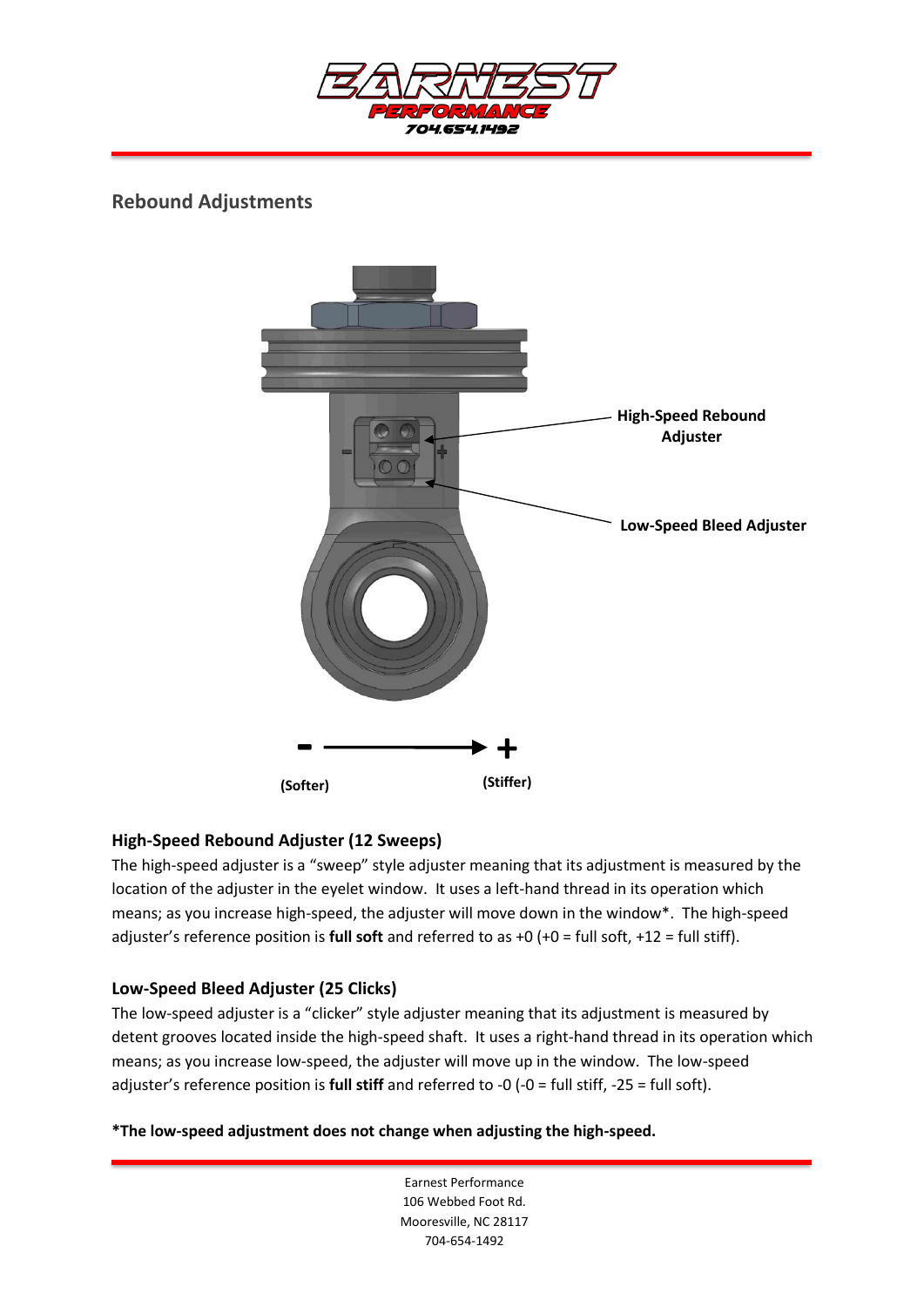

## **Compression Adjustment**



### **Compression Adjuster (6 Positions)**

The compression adjuster is a "barrel" style adjuster meaning that it can turn a full revolution and is referenced by the number lining up on the mark located on the edge of the reservoir with the number "1" being full soft and the number "6" being full stiff.

#### **Baseline Settings**

| Corner    | <b>Compression</b> | <b>Low Speed Bleed</b> | <b>High Speed Reb</b> | <b>Gas Pressure</b> |
|-----------|--------------------|------------------------|-----------------------|---------------------|
|           |                    |                        |                       |                     |
|           |                    |                        |                       | 4U                  |
|           |                    |                        |                       |                     |
| <b>RR</b> |                    | -20                    |                       | 4U                  |

## **Adjustment Guide**

| <b>Loose Entry</b> | <b>Loose Off</b> | <b>Tight Entry</b> | <b>Tight Center</b> | <b>Tight Exit</b> |
|--------------------|------------------|--------------------|---------------------|-------------------|
| Add RF Packer      | Add LR Comp      | More LF Spring     | More RF Reb         | Less LR Comp      |
| More RF Spring     | Add LF Reb       | Add LR Rebound     | Less RR Reb         | Open RR Bleed     |
| Add RF Comp        | Less RR Comp     | Add RF Rebound     | More LR Rebound     | Less LR Spring    |
| Less LR Rebound    | More LR Spring   | More LF Comp       | Less LF Reb         |                   |
|                    |                  |                    | Less LR Spring      |                   |

Earnest Performance 106 Webbed Foot Rd. Mooresville, NC 28117 704-654-1492